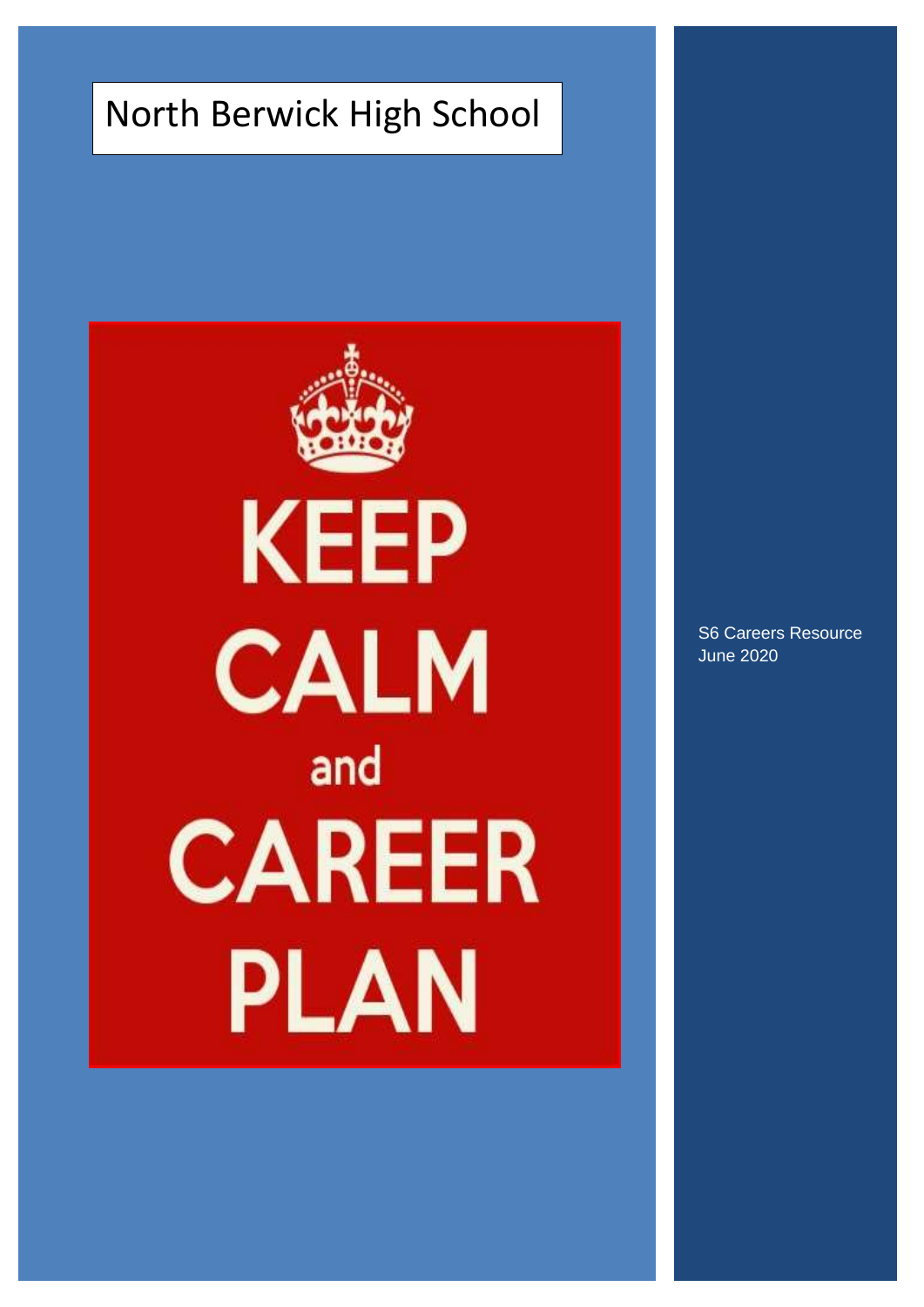## **Welcome to S6**

Welcome back to sixth year. Since this is your last year at school, it's essential to begin **now** to think about what you are going to do in the future. This book contains career planning resources that everyone can use this year.

As the school's Careers Advisers, we are here to give you information and advice about the options open to you, so please get in touch if you need our help.

#### **Help from Skills Development Scotland**

If you would like help in deciding what to do when you leave school, you should register on Skills Development Scotland's website **My World of Work** at **www.myworldofwork.co.uk**. As a starting point, use the online tools and quizzes on the website under Exploring Options to help identify areas of study or employment which might suit you. The website can also give you lots of useful information on applications, CVs, interviews, jobs and college. You can also call Skills Development Scotland's Contact Centre for advice on **0800 917 8000.**

If you have used the **My Strengths** tool and accessed **My World of Work** website and other resources to research information, but are still undecided about what to do, please speak to your Guidance teacher, who can refer you to one of us for a face to face interview in school.

We can also be contacted by phone at the Skills Development Scotland Centre in Musselburgh on **0131 665 3120** or by email at **[mick.burns@sds.co.uk](mailto:mick.burns@sds.co.uk) [jennifer.jones@sds.co.uk](mailto:jennifer.jones@sds.co.uk)** or use the blog at [www.edubuzz.org/careers](http://www.edubuzz.org/careers)

**Mick Burns/Jennifer Jones Careers Advisers May 2020 [mick.burns@sds.co.uk](mailto:mick.burns@sds.co.uk)** 07887 831454 **[jennifer.jones@sds.co.uk](mailto:jennifer.jones@sds.co.uk)** 07887 831389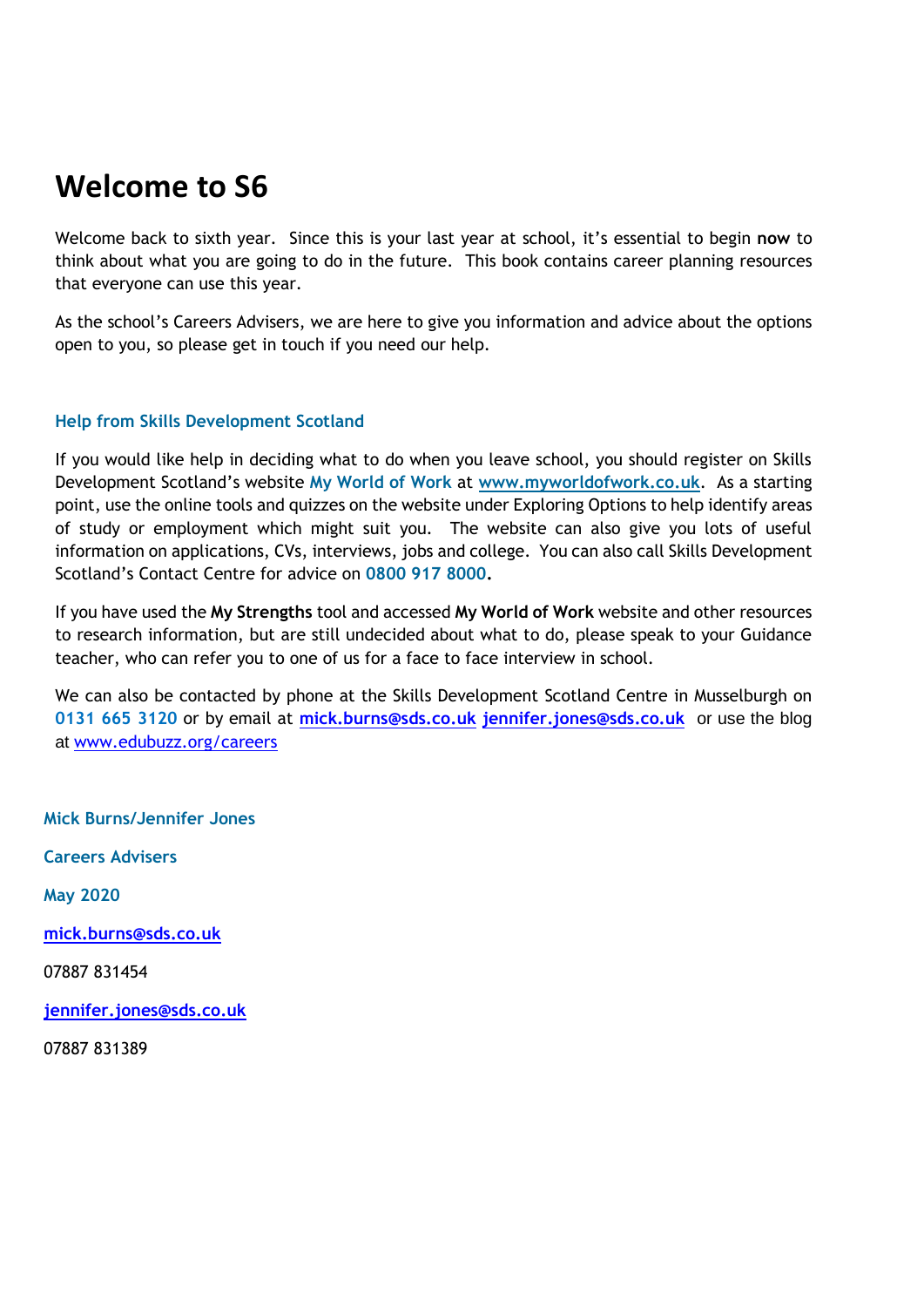|                                             | <b>North Berwick High</b><br>U<br>48<br><b>STUDENT'S JOURNEY</b><br>Be aware of these dates | S6 2020/21<br><b>Career Planning</b><br>www.myworldofwork.co.uk                          |
|---------------------------------------------|---------------------------------------------------------------------------------------------|------------------------------------------------------------------------------------------|
|                                             |                                                                                             |                                                                                          |
| <b>Term 1</b>                               | <b>Term 2</b>                                                                               | Term <sub>3</sub>                                                                        |
| <b>UCAS</b><br>applications<br>completed.   | Receive offers.<br>Think about<br>college courses.                                          | Accept 2 offers.<br>aik<br>Research SAAS.                                                |
| Research<br>college<br>courses.             | Apply for<br>college<br>courses.                                                            | Accept course or<br>ail<br>look at<br>alternatives.                                      |
| Start<br>working on<br>your CV.             | ☆ Start job hunting.<br>Attend Jobs<br>Roadshow.                                            | Keep searching.<br>$\Delta m$<br>Keep applying.                                          |
| <b>Skills and Strengths</b>                 | Everyone needs to identify these. Try using My Strengths at MWOW                            |                                                                                          |
| <b>Ready</b><br>You need to<br>*****        |                                                                                             | start using the resources in<br>this booklet and access the<br>appropriate websites now. |
| <b>Steady</b><br>Everyone needs to<br>***** | Everyone!                                                                                   | work on their Personal<br>Statements and CV in Term 1.                                   |
| Go!<br>Make sure                            |                                                                                             | you have worked on your<br>applications. Attend Open<br>Days and Conventions. Check      |
| *****                                       | Use your Networks.                                                                          | everything before you submit.                                                            |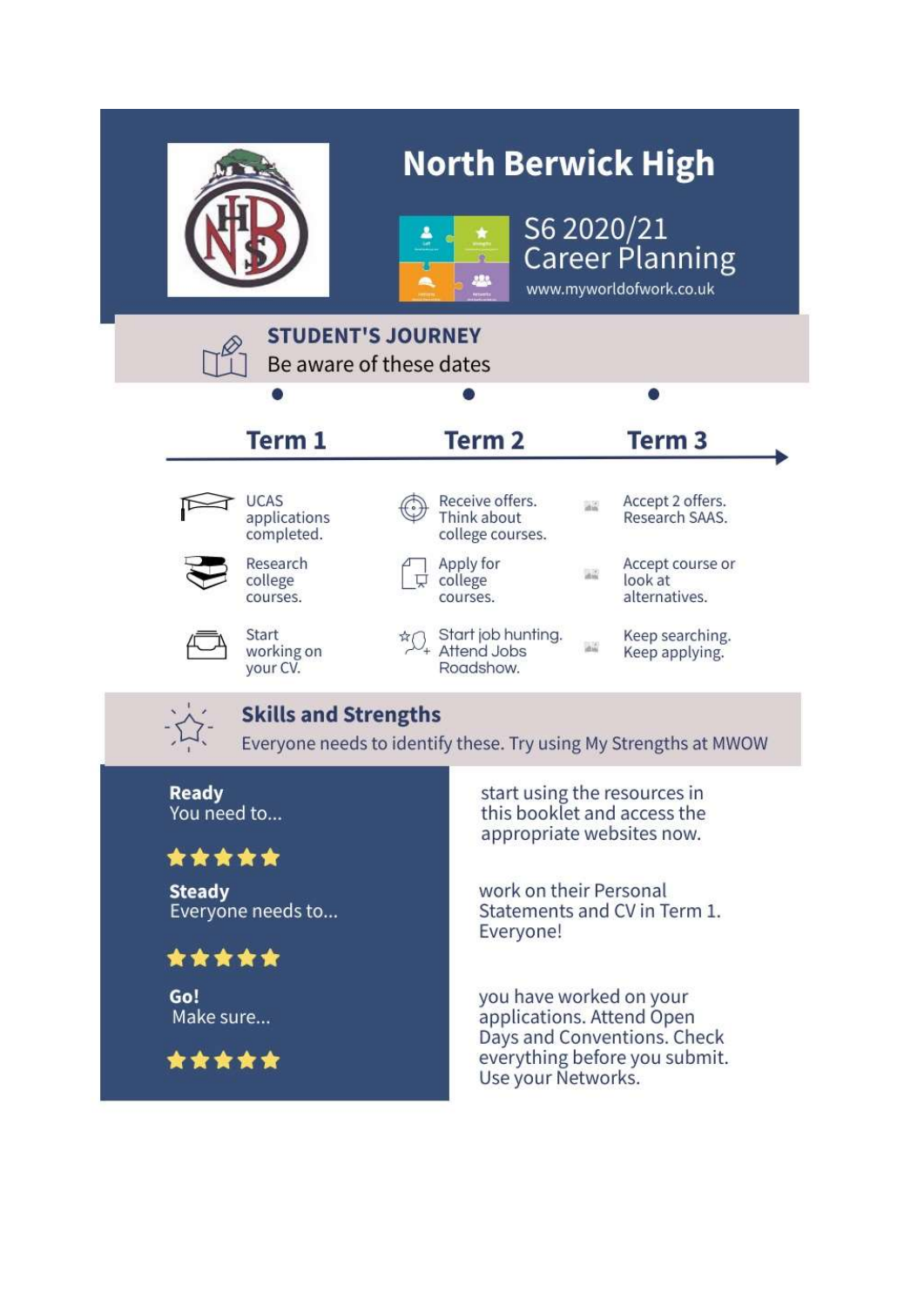# **Higher Education Open Days 2020**

### **Check dates and times before going to Open Days. Book on-line to reserve a place.**

### **Some open days may be virtual events. Check university websites for up to date information**

| <b>Institution</b>              | <b>Date of Visit</b>                                                                                                                                                                                         | <b>Website address</b>                    |  |
|---------------------------------|--------------------------------------------------------------------------------------------------------------------------------------------------------------------------------------------------------------|-------------------------------------------|--|
| <b>Aberdeen University</b>      | Medicine Open Day - Saturday 13 June virtual https://www.abdn.ac.uk/vod                                                                                                                                      |                                           |  |
|                                 | event.<br>Tuesday 25 August 2020 - General Open Day                                                                                                                                                          | https://www.abdn.ac.uk/study/open-        |  |
|                                 | Saturday 3 October 2020 - General Open Day                                                                                                                                                                   | days.php                                  |  |
| <b>University of</b>            | Wednesday 30 September 2020                                                                                                                                                                                  | https://www.abertay.ac.uk/visit/open-     |  |
| Abertay, Dundee                 | Saturday 31 October 2020                                                                                                                                                                                     | days/                                     |  |
| <b>University of</b>            | Dentistry - Thursday 11 June 2020 - on-line                                                                                                                                                                  | https://www.dundee.ac.uk/study/visitus/   |  |
| <b>Dundee</b>                   | Medicine - Friday 12 June 2020 - on-line<br>Main campus Open Days - Monday 31 August<br>2020 and Saturday 26 September 20120<br>Art/Design/Architecture - Friday 30 October<br>and Saturday 31 October 2020. | opendays/                                 |  |
| University of                   | Saturday 26 September 2020                                                                                                                                                                                   | http://www.ed.ac.uk/studying/undergra     |  |
| Edinburgh                       | Saturday 10 October 2020                                                                                                                                                                                     | duate/open-day                            |  |
| <b>Edinburgh Napier</b>         | Saturday 12 September 2020. All campuses.                                                                                                                                                                    | https://www.napier.ac.uk/study-with-      |  |
| <b>University</b>               | Saturday 10 October 2020. All campuses.                                                                                                                                                                      | us/undergraduate/meet-us/open-days        |  |
| <b>University of</b>            | Glasgow campus - all contact will be on-line.                                                                                                                                                                | http://www.gla.ac.uk/about/visit/undergr  |  |
| Glasgow                         | Register on university website for information<br>updates.                                                                                                                                                   | aduateevents/                             |  |
|                                 | Crichton campus, Dumfries. Open Day                                                                                                                                                                          | http://www.gla.ac.uk/schools/interdiscip  |  |
|                                 | Wednesday 7 October 2020                                                                                                                                                                                     | linary/studyindumfries/visitus/visitdays/ |  |
| <b>Glasgow Caledonian</b>       | Wednesday 2 September 2020                                                                                                                                                                                   | http://www.gcu.ac.uk/study/opendaysa      |  |
| <b>University</b>               | Saturday 3 October 2020                                                                                                                                                                                      | ndtours/datesandtimes/                    |  |
| <b>Glasgow School of</b><br>Art | Normally held in October. Check website for<br>information.                                                                                                                                                  | www.gsa.ac.uk/gsaopen                     |  |
| <b>Heriot-Watt</b>              | Edinburgh campus - Friday 3 July 2020 -                                                                                                                                                                      | https://www.hw.ac.uk/uk/meet-             |  |
| <b>University</b>               | online only.                                                                                                                                                                                                 | us/edinburgh-campus-open-day.htm          |  |
|                                 | Saturday 26 September and Saturday 24<br>October 2020.                                                                                                                                                       |                                           |  |
|                                 | Scottish Borders Campus, Galashiels - Friday                                                                                                                                                                 | https://www.hw.ac.uk/uk/meet-us/sbc-      |  |
|                                 | 2 October and Friday 6 November 2020.                                                                                                                                                                        | open-day.htm                              |  |
| University of the               | Various visit days and on-line events at                                                                                                                                                                     | https://www.uhi.ac.uk/en/studying-at-     |  |
| <b>Highlands and</b>            | individual campuses. See website for                                                                                                                                                                         | uhi/open-days/                            |  |
| <b>Islands</b>                  | information.                                                                                                                                                                                                 |                                           |  |
| <b>Queen Margaret</b>           | Saturday 26 September 2020                                                                                                                                                                                   | http://www.qmu.ac.uk/marketing/bulleti    |  |
| University,<br>Edinburgh        | Saturday 17 October 2020                                                                                                                                                                                     | ns/opendays.htm                           |  |
| <b>Robert Gordon</b>            | Wednesday 19 September 2020                                                                                                                                                                                  | http://www.rgu.ac.uk/news-and-            |  |
| University,                     | Saturday 7 November 2020                                                                                                                                                                                     | events/visit-us/undergraduate-            |  |
| Aberdeen                        |                                                                                                                                                                                                              | events/open-days                          |  |
| <b>Royal Conservatoire</b>      | Music - virtual open day Friday 12 June 2020.                                                                                                                                                                | https://www.rcs.ac.uk/studyhere/opend     |  |
| of Scotland,                    | Check website for registration details.                                                                                                                                                                      | ays/                                      |  |
| Glasgow                         | Production - Friday 2 October 2020                                                                                                                                                                           |                                           |  |
|                                 | Film - Saturday 10 October 2020<br>Drama - Friday 16 & Saturday 17 October                                                                                                                                   |                                           |  |
|                                 | 2020                                                                                                                                                                                                         |                                           |  |
|                                 | Dance - Friday 30 October 2020                                                                                                                                                                               |                                           |  |
| <b>SRUC - Scotland's</b>        | Various open days at individual campuses.                                                                                                                                                                    | https://www.sruc.ac.uk/info/120091/ope    |  |
| <b>Rural Colleges</b>           | Check website for full details.                                                                                                                                                                              | n_days_and_events                         |  |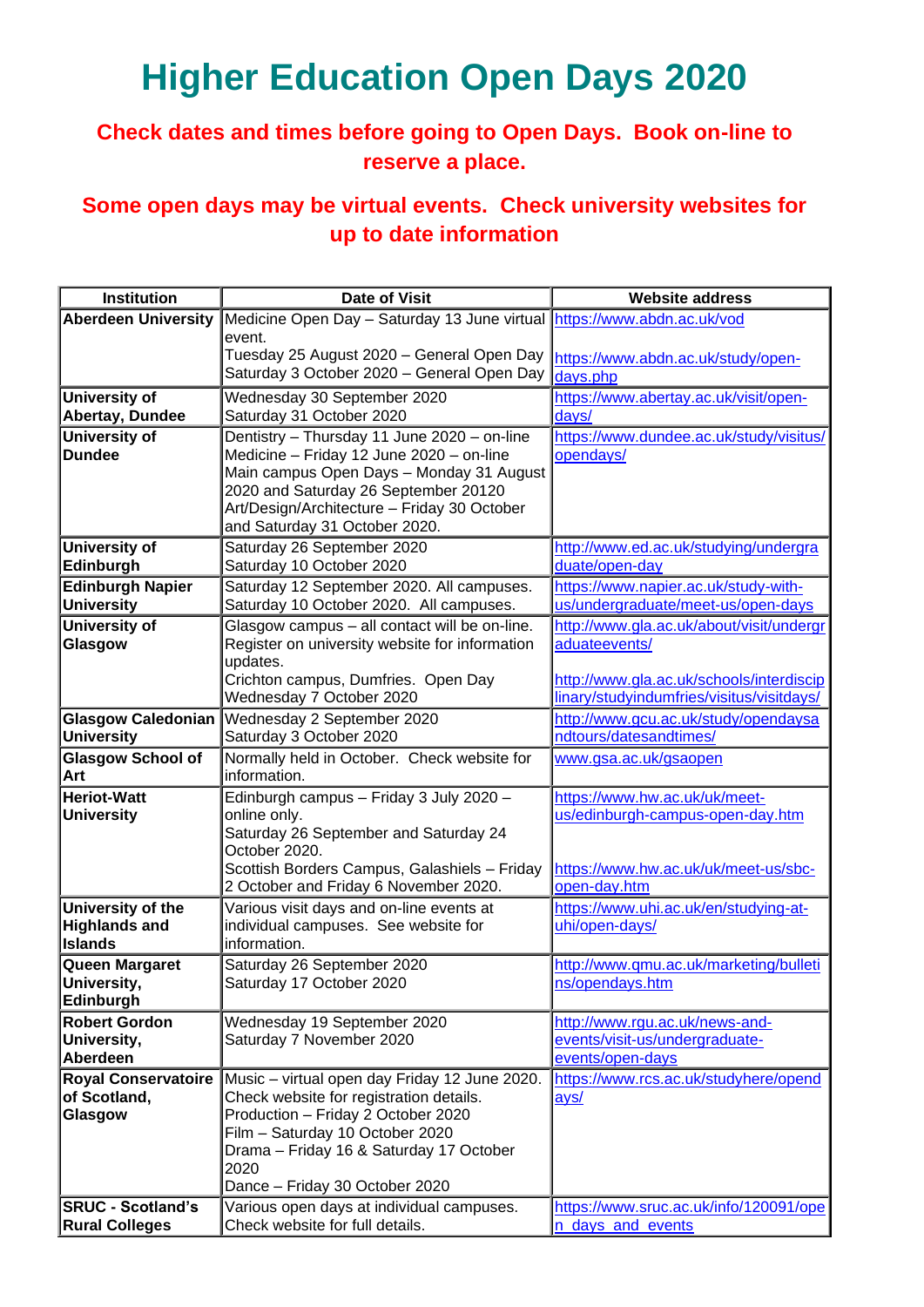| <b>University of St</b> | Virtual open days. Book on-line.                                                                      | https://www.st-                        |
|-------------------------|-------------------------------------------------------------------------------------------------------|----------------------------------------|
| <b>Andrews</b>          |                                                                                                       | andrews.ac.uk/visiting/online/         |
|                         | University of Stirling Virtual open day sessions on Thursday 4 June, http://www.stir.ac.uk/visit-the- |                                        |
|                         | Saturday 19 September, Saturday 24 October                                                            | campus/open-days/                      |
|                         | 2020. Sign up on university website.                                                                  |                                        |
| <b>Strathclyde</b>      | Tuesday 1 September 2020                                                                              | http://www.strath.ac.uk/studywithus/op |
| University              | Saturday 3 October 2020                                                                               | enday/                                 |
| University of the       | Ayr - Wednesday 30 September 2020                                                                     | http://www.uws.ac.uk/opendays/         |
| <b>West of Scotland</b> | Dumfries - Wednesday 23 September 2020                                                                |                                        |
|                         | Lanarkshire - Saturday 3 October 2020                                                                 |                                        |
|                         | Paisley - Saturday 19 September 2020                                                                  |                                        |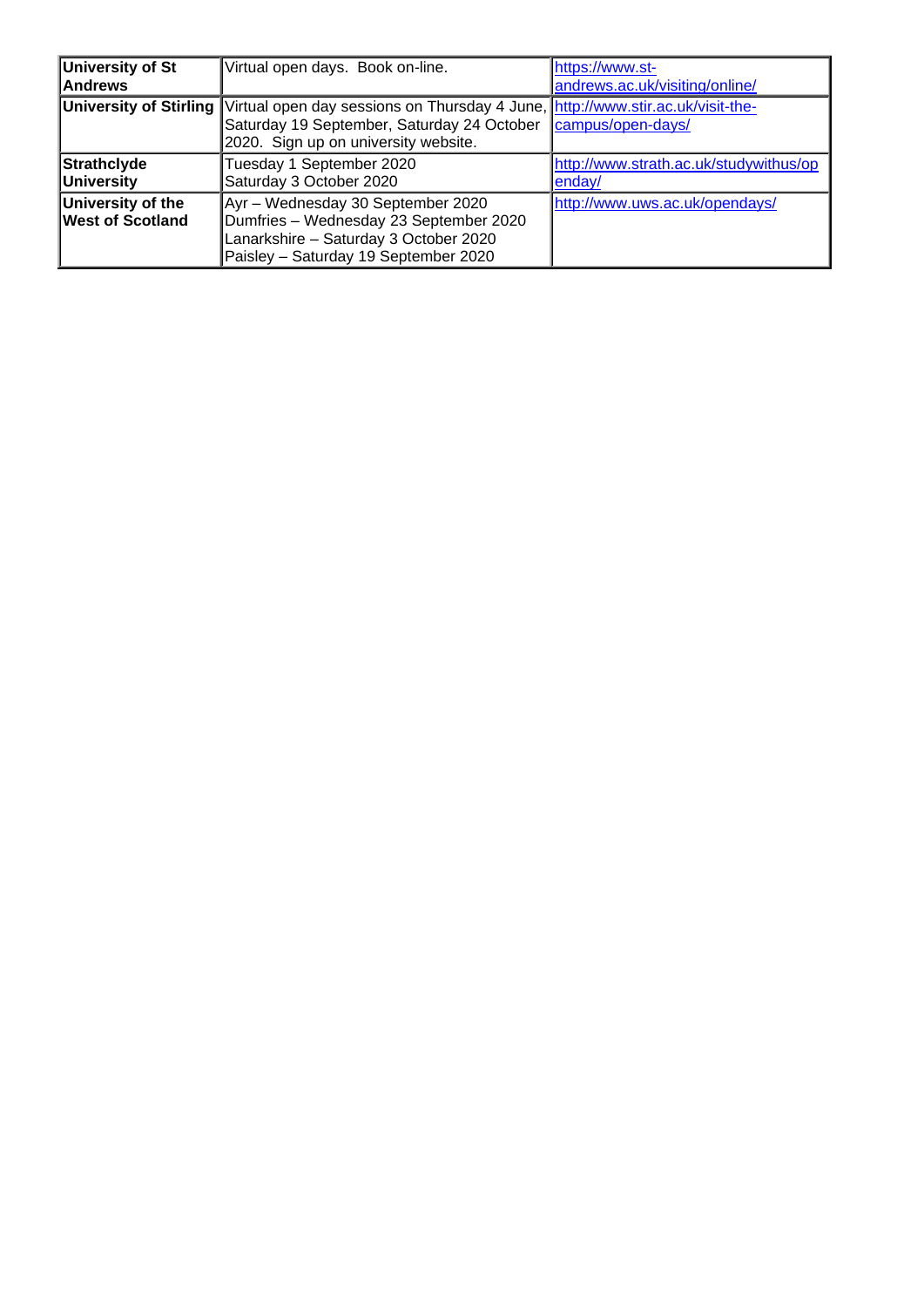# **Useful Websites for Higher Education Applicants**

#### **[www.ucas.com](http://www.ucas.com/) – UCAS (Universities and Colleges Admissions Service)**

Details of degree courses throughout the UK. Includes course search by subject and/or institution, course profiles, university/college information, student finance. Also includes Apply, the on-line application system used by applicants to UK universities.

#### **[www.myworldofwork.co.uk](http://www.myworldofwork.co.uk/)** – **Skills Development Scotland's website**

Provides information on Higher National and Degree courses as well advice on how to choose a course and make your application.

#### **[www.planitplus.net](http://www.planitplus.net/) - PlanIT**

Contains information on all full and part time courses at Scottish colleges including Higher National Certificates/Diplomas, along with information on degree courses at Scottish universities.

#### **[http://unistats.direct.gov.uk](http://unistats.direct.gov.uk/) – Unistats**

Detailed information on the going rate for entry to courses. Also includes a survey of current students' views of their course, including how it is taught and assessed, level of academic support provided, availability of learning resources including libraries and IT facilities. Data on graduate employment destinations for individual courses.

#### **[www.push.co.uk](http://www.push.co.uk/) – PUSH Online**

The ultimate Guide to student life, university and everything! Researched by students and recent graduates. Includes brief university profiles, university links to student unions/newspaper websites, information on how to apply, prices of beer, a jargon buster and lots more.

#### **[www.elrah.ac.uk](http://www.elrah.ac.uk/) – Edinburgh, Lothians, Fife and Borders Articulation Hub**

Designed to help HNC/HND college students with progression on to degree courses at university. This site provides useful information for school leavers on links from HNC/D courses at local colleges to related courses at universities in south east Scotland.

#### **[www.prospects.ac.uk](http://www.prospects.ac.uk/) – Prospects**

The essential guide to graduate careers, jobs and postgraduate study in the UK. Gives information about employment opportunities in its 'What do Graduates Do' section.

#### **[www.saas.gov.uk](http://www.saas.gov.uk/) – Student Awards Agency for Scotland**

Information on all aspects of student funding including bursaries and student loans. Scottish students studying in Scotland do not pay tuition fees for their courses. Some students may be eligible for a non-repayable bursary depending on the level of their family's income. All students can apply for a non income assessed repayable loan. Look at this site to find out more about the cost of Higher Education.

**Which University [here](http://university.which.co.uk/) Best Course for Me [here](http://www.bestcourse4me.com/) Go Think Big [here](http://www.gothinkbig.co.uk/tools/careers-infographics) Studential [here](http://www.studential.com/)**

**The Student Room [here](http://www.thestudentroom.co.uk/) Icould [here](http://icould.com/)**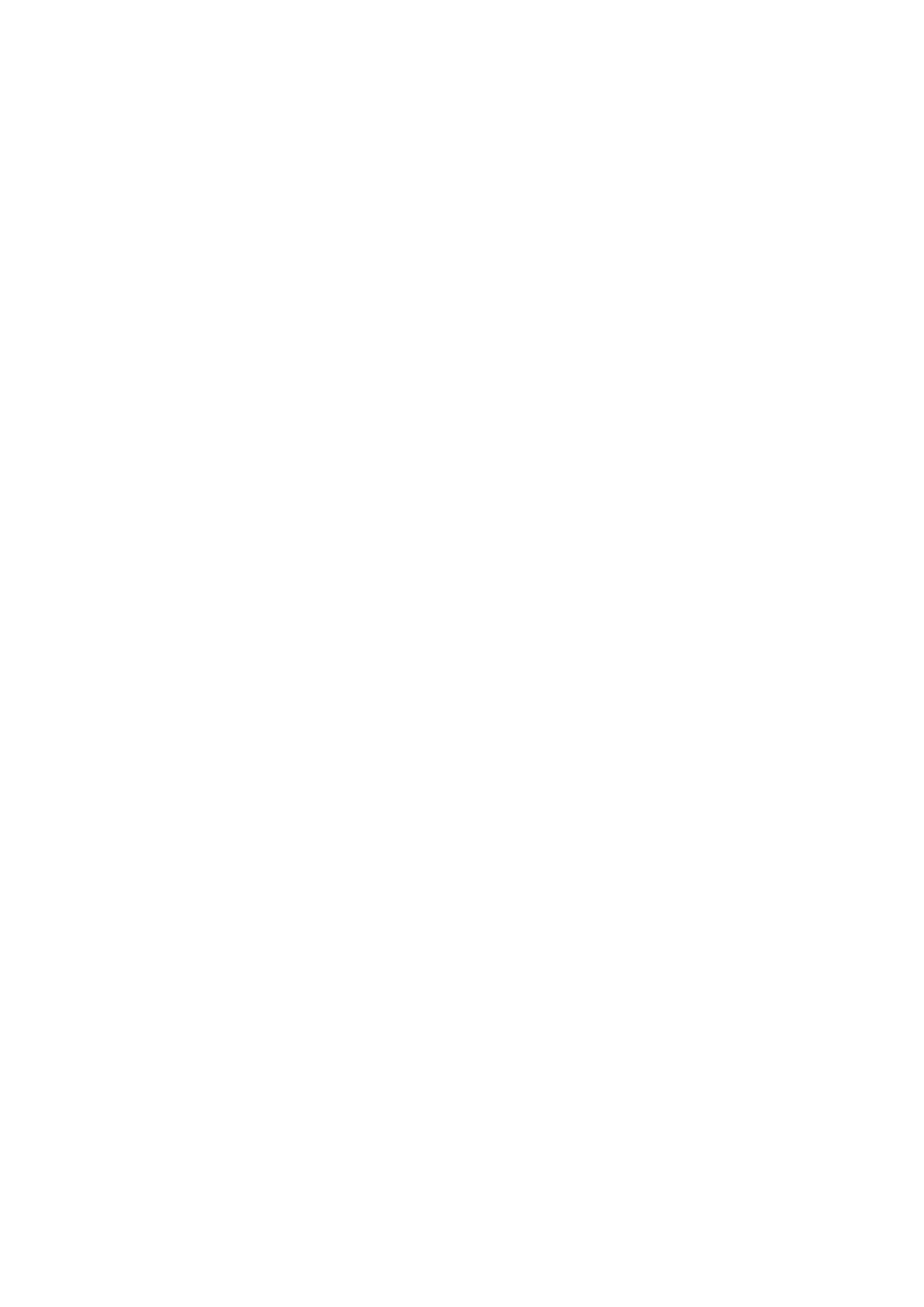# **Important information for applicants to courses in Medicine, Dentistry or Law**

### **Medicine and Dentistry**

All applicants to degree courses in **Medicine** and **Dentistry** must sit an aptitude test. The **UCAT** (UK Clinical Aptitude Test) is being used by all Scottish universities (and the majority of those outside Scotland). This is an aptitude test, which does not draw on any particular body of knowledge that a candidate can learn in advance. However, you should familiarize yourself with the format of the test and do the practice questions on the UCAT website.

You must register on-line to take the test. Information on test dates and when to register is being reviewed by UCAT, because of the Covid 19 restrictions. Go t[o https://www.ucat.ac.uk/ucat/registration-booking/covid-](https://www.ucat.ac.uk/ucat/registration-booking/covid-19/)[19/](https://www.ucat.ac.uk/ucat/registration-booking/covid-19/) for details. You can also follow the latest information on social media  $-$ 

**Instagram** [@ucatofficial](https://www.instagram.com/ucatofficial/) **Twitter** [@UCATofficial](https://twitter.com/UCATofficial) **Facebook** [@UCATofficial](https://www.facebook.com/UCATofficial).

There is a test centre in Edinburgh.The cost of taking the test varies depending on your test date and hasn't yet been advertised because test dates have still to be confirmed. It ranged between £65 and £87 in 2019. Bursaries may be available to cover the cost of the test depending on parental income. Check the UCAT website for more details. **[www.ucat.ac.uk.](http://www.ucat.ac.uk/)**

The **BMAT** (BioMedical Admissions Test) is used by a small number of universities including Oxford, Cambridge, Brighton and Sussex Medical School, Lancaster University, University of Leeds, Imperial College, London and University College, London for entry to **Medicine,** by University of Leeds for **Dentistry** and by Oxford for **Biomedical Sciences**. Test sessions will be held on **5 September** and **4 November 2020**. You can sit the test only once. If you are applying for Medicine at Oxford, you must take the November test. Registration for the **September** test is between **22 June** and **9 August 2020**. The September test fee is £85. Registration for the **November** test is between **1 September** and **1 October 2020**. The November test fee is £49.

These dates may change because of Covid 19 restrictions. Check latest information at [https://www.admissionstesting.org/campaigns/coronavirus/.](https://www.admissionstesting.org/campaigns/coronavirus/) **[www.bmat.org.uk.](http://www.bmat.org.uk/)**

### **Law**

The **LNAT** (the Law National Aptitude Test) is used by the **University of Glasgow** (and other institutions outside Scotland) as part of the selection process for applications to all courses in Law, including joint degrees in Law and another subject. The test can be taken between 1 September 2020 and 15 January 2021 (by 15 October 2020 if applying to Oxford University). The cost of the test is £50. Full details of test dates and registration go to the LNAT website **[www.lnat.ac.uk.](http://www.lnat.ac.uk/)**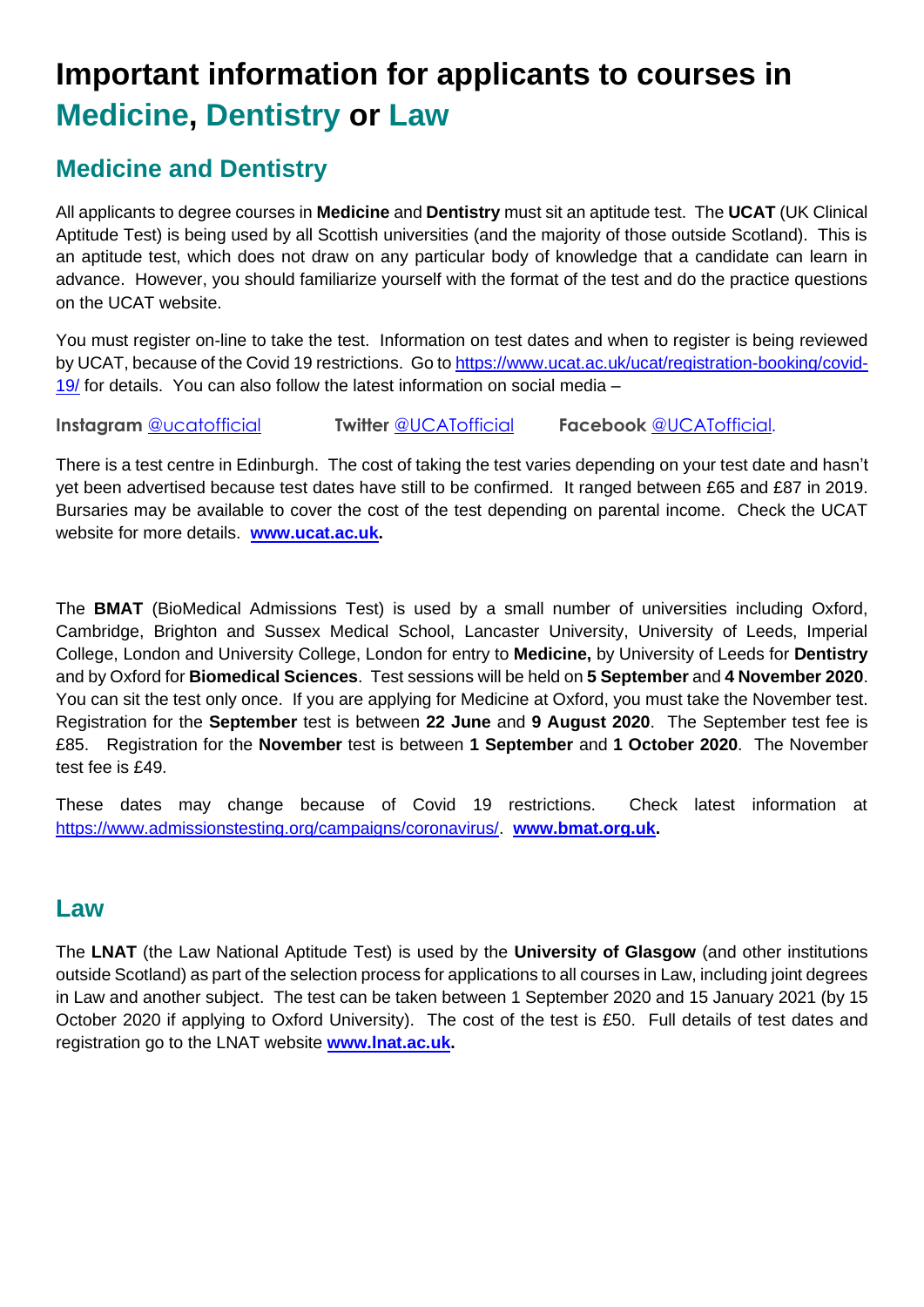### **Start to think about how to write your Personal Statement for UCAS applications and what to include.**

- Remember to allow yourself plenty of time to work on creating a good personal statement. Universities decide on their offers based mainly on your statement and your exam results.
- Timeline for this [here](https://www.ucas.com/advisers/getting-started/application-deadlines)
- Online personal statement tool [here](https://www.ucasdigital.com/widgets/personalstatement/index.html#/splash)
- More help on this is [here](https://www.ucas.com/how-write-ucas-undergraduate-personal-statement)
- Link to UCAS advice for parents and carers [here](https://www.ucas.com/ucas/undergraduate/getting-started/parents-and-guardians/ucas-undergraduate-application-process)
- More on applying to university and/or college [here](https://www.myworldofwork.co.uk/learn-and-train/applying-courses)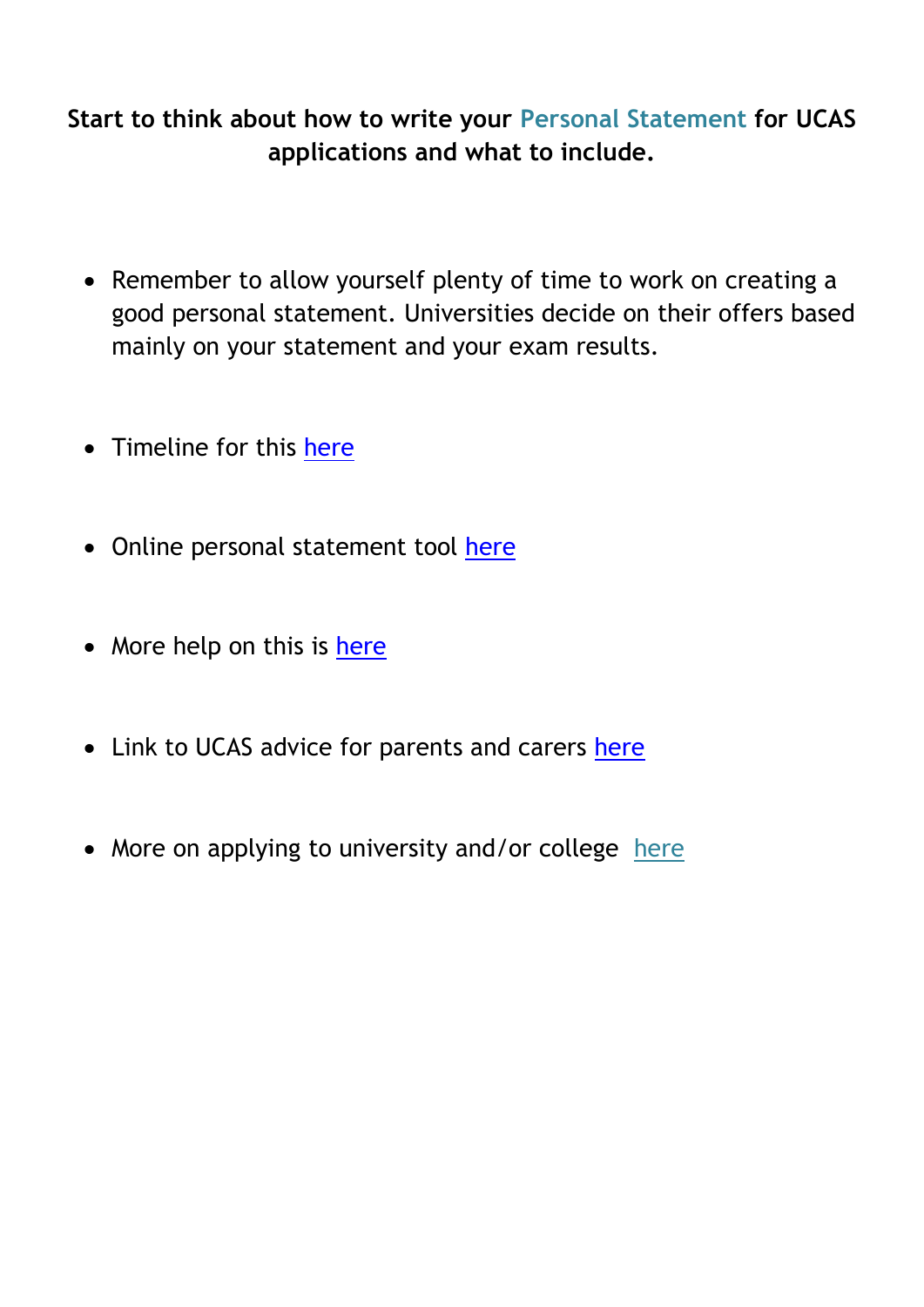### **Planning Ahead**

| Don't have a clue: | $\bullet$ | Think about your skills, strengths and interests as discussed at today's<br>session                                                                                |
|--------------------|-----------|--------------------------------------------------------------------------------------------------------------------------------------------------------------------|
|                    |           | Visit www.planitplus.net/careerzone/careerometer You can use the<br>computers in the school library or at home to do this and it will help<br>generate some ideas. |
|                    |           | Register on www.myworldofwork.co.uk for careers information and<br>resources.                                                                                      |
| Have some ideas    | $\bullet$ | Visit www.planitplus.net for career and course information                                                                                                         |
| but need to        | ٠         | Try getting some relevant work experience or work shadowing.                                                                                                       |
| explore options    | $\bullet$ | Start to research the post-school options outlined below using the available                                                                                       |
| available:         |           | resources.                                                                                                                                                         |
|                    |           |                                                                                                                                                                    |

#### **Post-school options and resources**

| <b>Further Education</b> | Visit www.planitplus.net for course availability                                          |
|--------------------------|-------------------------------------------------------------------------------------------|
|                          | Read college prospectuses in the careers library and/or visit college<br>$\bullet$        |
|                          | websites:                                                                                 |
|                          | Edinburgh College - www.edinburghcollege.ac.uk                                            |
|                          |                                                                                           |
|                          | Oatridge College - www.sruc.ac.uk                                                         |
|                          | Borders College - www.borderscollege.ac.uk                                                |
|                          | There are many other colleges throughout Scotland which you can explore in                |
|                          | more detail through the Planit website                                                    |
|                          |                                                                                           |
| <b>Higher Education</b>  | Visit www.ukcoursefinder.com you can take a quiz to help you identify course<br>$\bullet$ |
|                          | ideas                                                                                     |
|                          | Visit www.ucas.com and www.planitplus.net for course information<br>$\bullet$             |
|                          | Visit www.saas.gov.uk for financial advice                                                |
|                          | Visit www.push.co.uk for student advice                                                   |
|                          | Visit www.prospects.ac.uk for degree course progression                                   |
|                          | Read university prospectuses in the careers library or visit university websites.         |
|                          | Attend the Higher Education Exhibition - details to follow                                |
| Employment/              | Register on www.myworldofwork.co.uk for help with CV's and interview skills<br>$\bullet$  |
| <b>Training</b>          | There are lots of job search websites; you can access some links to these on<br>$\bullet$ |
|                          | www.edubuzz.org/midandeastvacancies                                                       |
|                          | Visit Scottish Apprenticeships here and The Guarantee here and here                       |
|                          | Try to get some relevant work experience or work shadowing or do some<br>$\bullet$        |
|                          | volunteering - try https://www.strive.scot/findvolunteering                               |
| <b>Year Out</b>          | Visit www.yearoutgroup.org www.summerjobs.com and www.gapyear.com<br>$\bullet$            |
|                          | Think about what you hope to gain from a year out.<br>$\bullet$                           |
|                          | Plan what you would like to do at the end of your year out too                            |
|                          | Country guides here to help you                                                           |

**Remember to use the Careers blog at [www.edubuzz.org/careers](http://www.edubuzz.org/careers)**

### **START PLANNING NOW!**